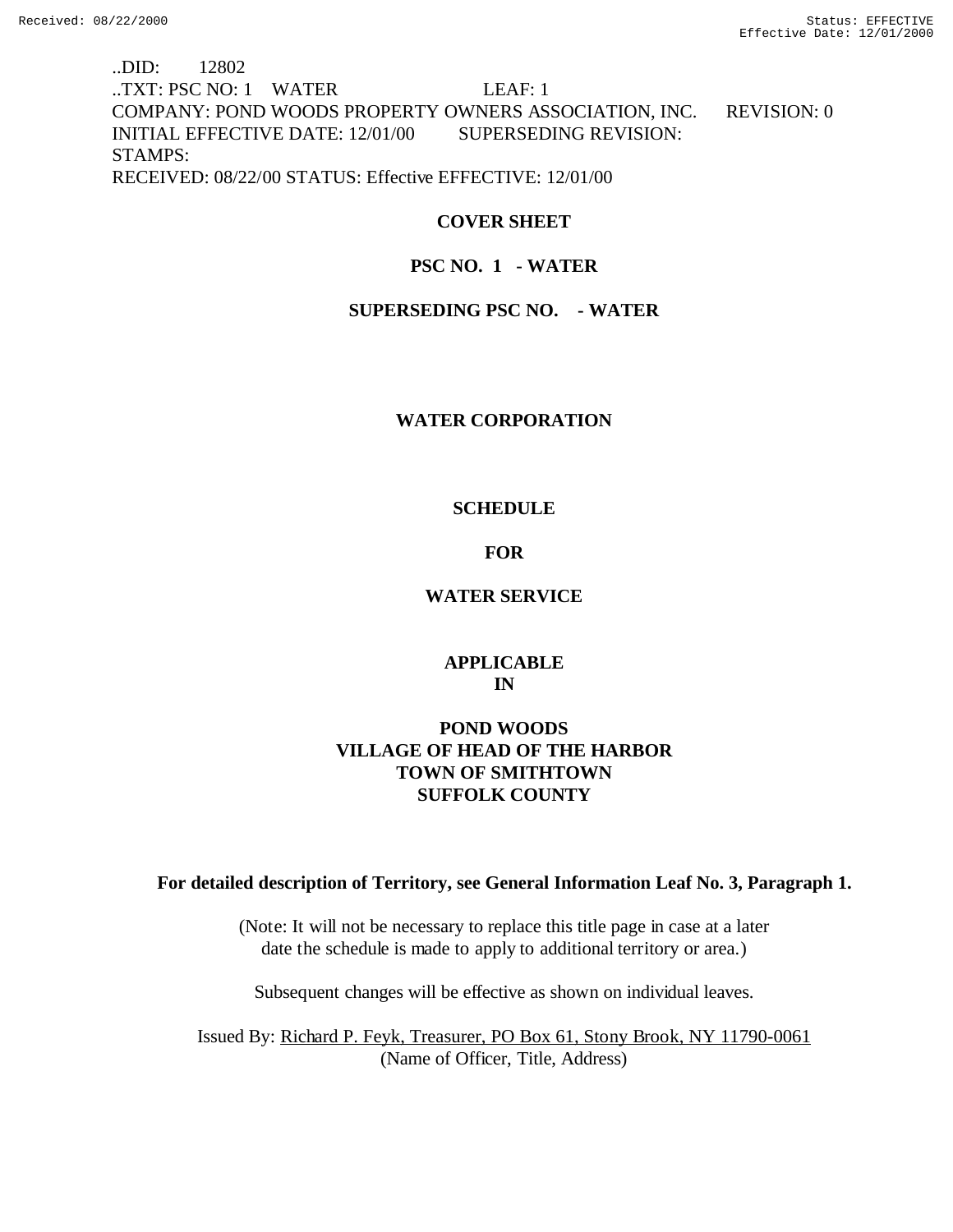..DID: 12809 ..TXT: PSC NO: 1 WATER LEAF: 2 COMPANY: POND WOODS PROPERTY OWNERS ASSOCIATION, INC. REVISION: 0 INITIAL EFFECTIVE DATE: 12/01/00 SUPERSEDING REVISION: STAMPS: RECEIVED: 08/22/00 STATUS: Effective EFFECTIVE: 12/01/00

#### **TABLE OF CONTENTS**

|    | <b>GENERAL INFORMATION</b>                                                                                                   | <b>LEAF NO.</b> |
|----|------------------------------------------------------------------------------------------------------------------------------|-----------------|
| 1. | Territory                                                                                                                    | 3               |
| 2. | Application for Water Service                                                                                                | 3               |
| 3. | Deposits - Security                                                                                                          | 3               |
| 4. | Deposits - Interest                                                                                                          | $\overline{4}$  |
| 5. | Deposits - Return                                                                                                            | 4               |
| 6. | Deposits - Other                                                                                                             | $\overline{4}$  |
| 7. | <b>General Rules</b>                                                                                                         | $5 - 6$         |
| 8. | Metered Service                                                                                                              | $6 - 7$         |
| 9. | <b>Unmetered Service</b>                                                                                                     | 7               |
|    | 10. Extension of Mains                                                                                                       | 7               |
|    | 11. Discontinuance of Service - Non-payment                                                                                  | $7 - 8$         |
|    | 12. Discontinuance of Service - Other                                                                                        | $8 - 9$         |
|    | 13. Discontinuance of Residential Service - Special Procedures                                                               | 9               |
|    | 14. Deferred Payment Agreements                                                                                              | 9               |
|    | 15. Complaint Handling Procedures                                                                                            | 10              |
|    | 16. Restoration of Service                                                                                                   | $10 - 11$       |
|    | 17. Interest on Customer Overpayments                                                                                        | 11              |
|    | 18. Regulation                                                                                                               | 11              |
|    | <b>RATES</b><br>Service Classification No. 1<br>Issued By: Richard P. Feyk, Treasurer, PO Box 61, Stony Brook, NY 11790-0061 | 12              |

(Name of Officer, Title, Address)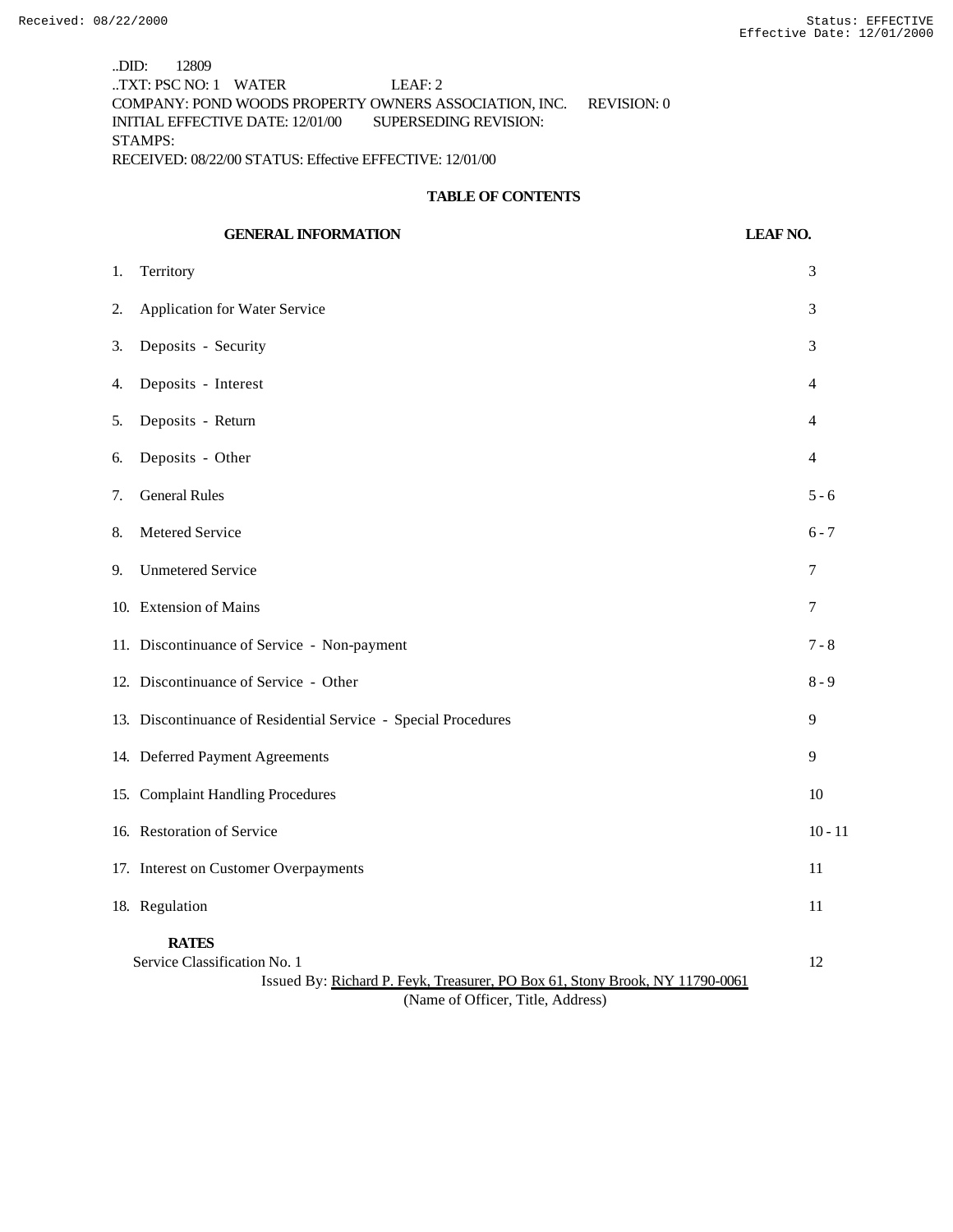..DID: 12810 ..TXT: PSC NO: 1 WATER LEAF: 3 COMPANY: POND WOODS PROPERTY OWNERS ASSOCIATION, INC. REVISION: 0 INITIAL EFFECTIVE DATE: 12/01/00 SUPERSEDING REVISION: STAMPS: RECEIVED: 08/22/00 STATUS: Effective EFFECTIVE: 12/01/00

### **GENERAL INFORMATION**

1. Territory (County, Town, Development, Streets, etc.)

 Pond Woods Village of Head-of-the-Harbor Town of Smithtown Suffolk County

- 2. Application for Water Service
	- A. Written application for service may be required.
	- B. A separate application may be required for each premises.
	- C. Premises may be subject to inspection by the company.
	- D.Applications need not be accepted from customers with charges due on any water accounts with the company. The company must accept an application if the customer enters into a deferred payment agreement.

E.Service pipe installations are subject to company approval.

#### 3. Deposits - Security

- A.As a condition of receiving service, the company may require a deposit from customers that are delinquent (having a bill remaining unpaid 23 days from the date mailed), seasonal, short term or temporary or who have had service terminated for non-payment during the preceding 6 months. In addition, a deposit may also be required from a nonresidential customer whose credit has not been established with the company. A delinquent customer shall be provided with a written notice 20 days before the deposit is assessed which states that failure to make timely payments will permit the company to require a deposit from such customer.
- B.Deposits from applicants and customers may not exceed two times the estimated average monthly bill for a calendar year, except in the case of customers whose usage varies widely where deposits may not exceed twice the average monthly bill for the peak season.
- C.The company shall perform an annual review of the billing history of every customer who has a deposit with the company to assure that a deposit is still required under (3A) above and that the amount of the deposit conforms with (3B) above. The company reserves the right to review the deposit at any time. If a review shows that the deposit held falls short of the amount the company may require by 25 percent or more, the company may require the payment of an additional amount. If a review shows that the deposit held exceeds the amount required by 25 percent or more, the company shall refund the excess to the customer. The customer may request a downward revision of the deposit. Issued By: Richard P. Feyk, Treasurer, PO Box 61, Stony Brook, NY 11790-0061

(Name of Officer, Title, Address)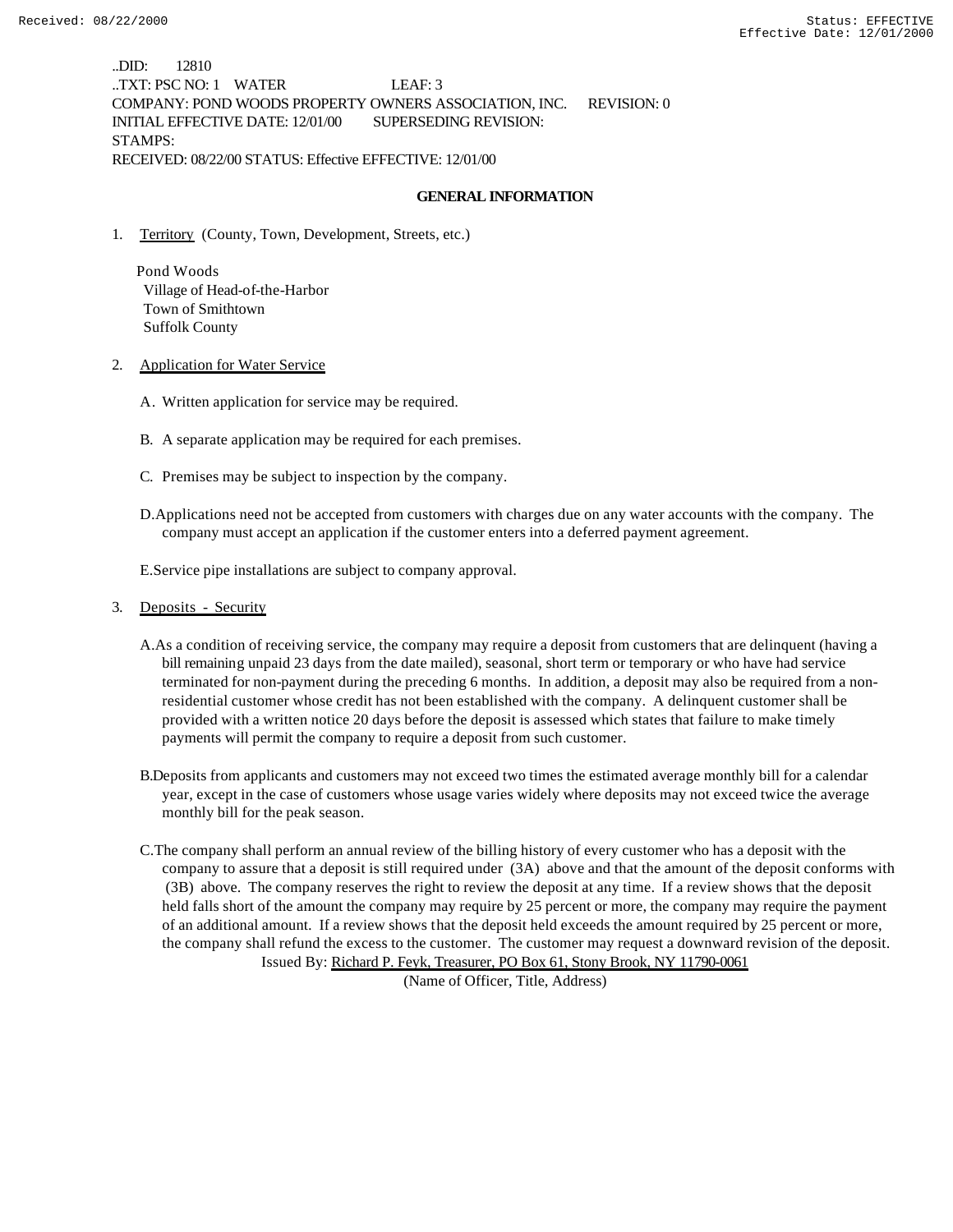..DID: 12811 ..TXT: PSC NO: 1 WATER LEAF: 4 COMPANY: POND WOODS PROPERTY OWNERS ASSOCIATION, INC. REVISION: 0 INITIAL EFFECTIVE DATE: 12/01/00 SUPERSEDING REVISION: STAMPS: RECEIVED: 08/22/00 STATUS: Effective EFFECTIVE: 12/01/00

### **GENERAL INFORMATION**

#### 4. Deposits - Interest

Every deposit shall earn simple interest at the rate per annum prescribed by the Public Service Commission. The interest must be paid to customers when the deposit is returned. If the deposit has been held for 12 consecutive months or more, the interest must be credited to the customer no later than the first bill rendered after the next succeeding first day of October and at the end of each succeeding 12 month period.

#### 5. Deposits - Return

- A.The company shall return to a customer a deposit or portion of a deposit and all interest thereon no more than 30 days after:
	- (1) the day the account is closed and all bills are paid; or
	- (2)the date of the first bill for service rendered after a 12 month period during which time the customer was not delinquent, provided there is no other basis for the company to request a deposit; or
	- (3)a review of the deposit shows that a reduction of the deposit is warranted.
- B.A deposit or portion of a deposit plus interest thereon that is subject to return may be credited to the customer's account in the amount of any outstanding charges. If any balance remains, a refund check shall be issued.
- 6. Deposits Other
	- A.In the event that the applicant desires service for a trailer or other non-permanent structure, he shall deposit with the company all costs of the connection of such service. Said deposit shall bear simple interest as required above and shall be refunded at the end of 10 years, or sooner in the event that a permanent structure for such service connection is completed.
	- B.The company may also require deposits from customers to guarantee future payments as set forth in lawn sprinkler, main extension, or other forms of contracts which are in a form approved by the Public Service Commission. The interest rates for these deposits will be the same as the interest rates for security deposits and such interest will be credited to the customer as prescribed by Commission rules.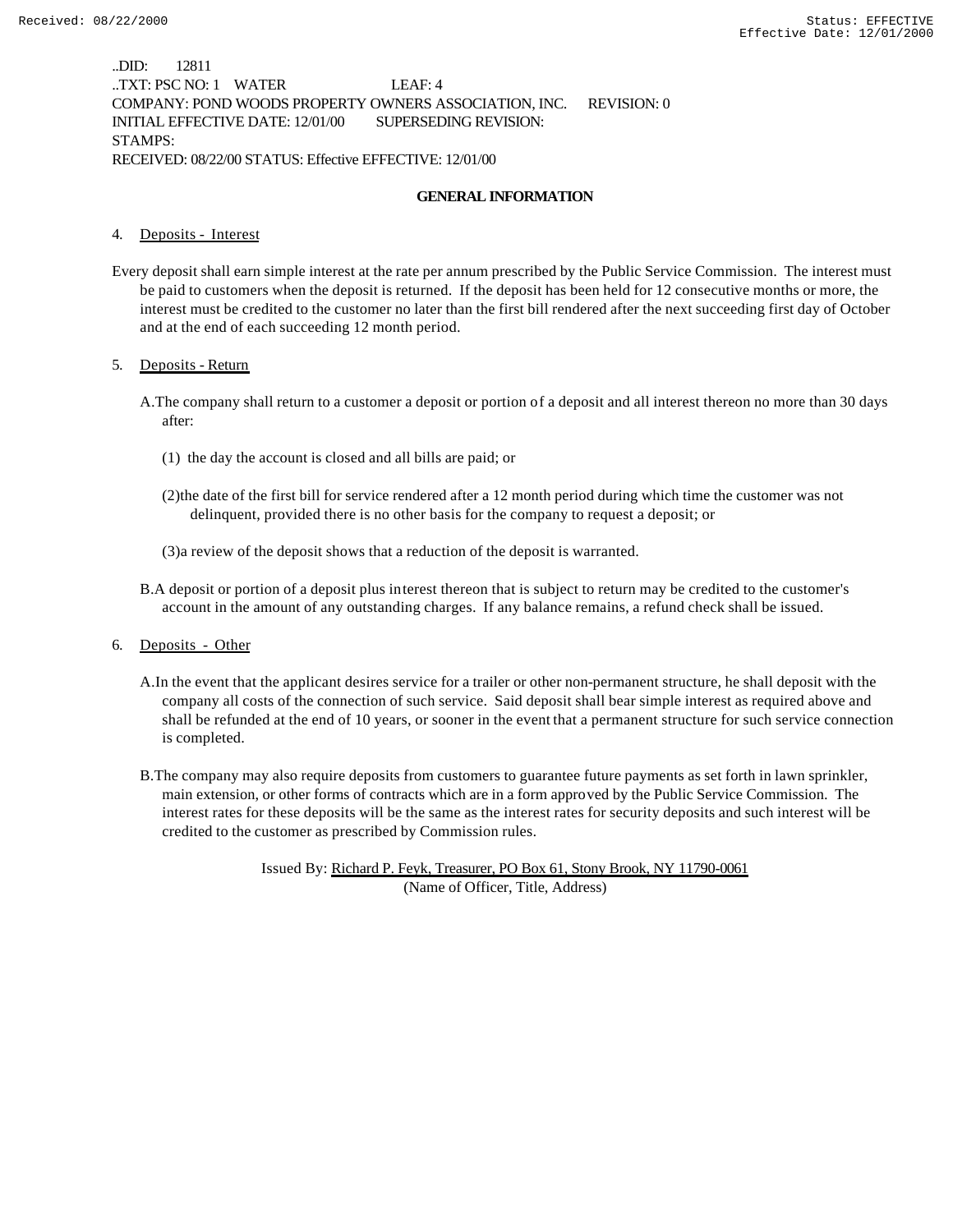..DID: 12812 ..TXT: PSC NO: 1 WATER LEAF: 5 COMPANY: POND WOODS PROPERTY OWNERS ASSOCIATION, INC. REVISION: 0 INITIAL EFFECTIVE DATE: 12/01/00 SUPERSEDING REVISION: STAMPS: RECEIVED: 08/22/00 STATUS: Effective EFFECTIVE: 12/01/00

### **GENERAL INFORMATION**

#### 7. General Rules

- A.Customers must provide 10 days' written notice prior to the date on which termination of service is requested or prior to a change of occupancy, until which date the customer will be responsible for payment of service.
	- B.Fire hydrants shall not be used without the written permission of the company or unless in conformance with filed fire protection tariff provisions.
	- C.The company will not be liable for damage resulting from the presence of its facilities, supply, or use of water service, except damage resulting from gross negligence of the company.
	- D.The company may shut off water in its mains to make repairs and extensions. Where possible, proper advance notice will be made to customers affected.
	- E.The use of water for sprinkling, swimming pools, or other less essential uses may be restricted or prohibited where such use may unreasonably reduce the adequacy of service for other domestic purposes.
	- F.There must be a separate service for each premises.

G.Installation of service pipes and mains will not normally be made when the ground is frozen.

H.The customer is responsible for service pipes and plumbing within the property line. Any plumbing work done on the customer's service pipe is subject to approval by the company. No underground work shall be covered up until it has been inspected and approved by the company.

I.All leaks on customer premises or the customer portion of the service pipe must be repaired as soon as possible.

- J.All mains, services (up to the property line) and other water system facilities will be maintained and replaced by the company.
- K.The company will supply water in the distribution system at pressures between 20 and 100 pounds per square inch (psi) and will strive, where practicable, to maintain a normal working pressure of 60 psi with a minimum of 35 psi. If the company makes changes to its system which cause the pressure to increase to over 100 psi to existing customers, the company will be responsible for the first installation of the necessary equipment in the customer's premises. From that point on the equipment will be considered part of the customer's internal plumbing and the customer will be responsible for its maintenance or replacement. If a water pressure reducing valve, in the customer's or applicant's opinion, is necessary or desired to safeguard the plumbing, it is the customer's or applicant's responsibility to purchase, install and maintain this equipment. Where a pressure reducing valve is used it is also advisable to install a suitable pressure relief valve. All installations will comply with the local building codes and standards and are considered a part of the customer's internal plumbing.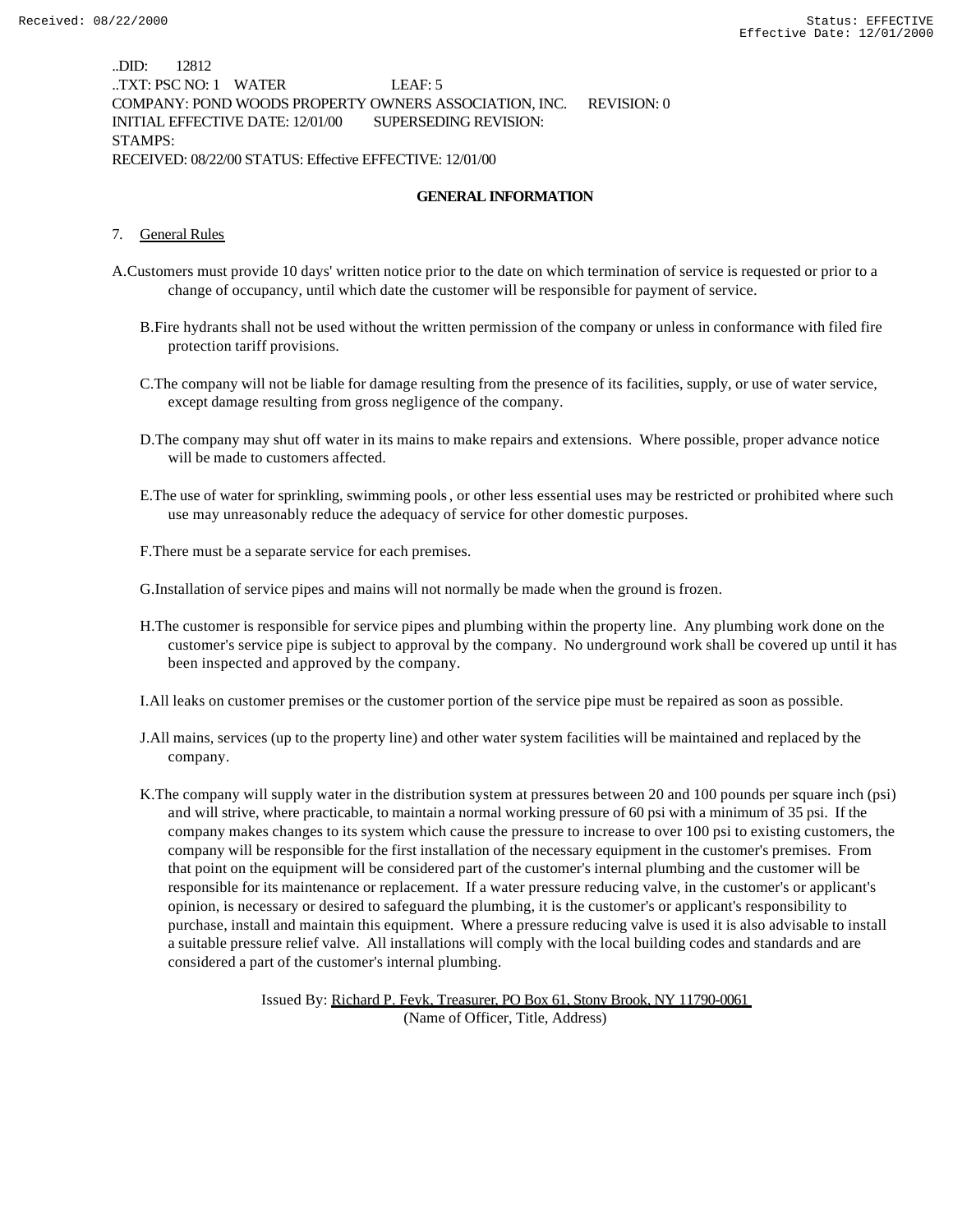..DID: 12813 ..TXT: PSC NO: 1 WATER LEAF: 6 COMPANY: POND WOODS PROPERTY OWNERS ASSOCIATION, INC. REVISION: 0 INITIAL EFFECTIVE DATE: 12/01/00 SUPERSEDING REVISION: STAMPS: RECEIVED: 08/22/00 STATUS: Effective EFFECTIVE: 12/01/00

### **GENERAL INFORMATION**

- L.Where an applicant is seeking service at an elevation or gradient which could not otherwise be adequately serviced by existing plant, the company will require that the applicant bear the additional cost of providing such extraordinary service, or in the alternative, require the applicant to purchase, install and maintain the necessary special equipment, such as a hydro-pneumatic system, needed to serve the premises. The installation of a hydro-pneumatic system as part of the customer's internal plumbing may be subject to approval of the Health Department and should comply with local building codes and standards.
- M.Cross connections to water sources other than the company's or with other facilities are strictly prohibited. Customers must, at their expense, install and maintain such backflow prevention devices as may be required by the company in accordance with good water works practice or applicable laws or regulations.
- N.Customers must permit company representatives to enter their premises on reasonable request for purposes relating to the operation and maintenance of the company's system, including inspection of the customer's and the company's facilities, installation, reading, testing, replacement and removal of meters, and terminating and restoring service.
- O.No person shall maliciously, willfully or negligently break, damage, destroy, uncover, deface, block access to or tamper with any pipe, valve, meter, structure, appurtenance or equipment which is a part of the water works system.
- 8. Metered Service (if applicable and provided for in Service Class No. or Nos. )

A.A meter of a type approved by the Commission is required for each premises.

- B.The company will furnish, install, and maintain the meter. Unless the meter register is set at zero, the company shall attach a tag with the date and meter dial reading at the time of installation.
- C.The customer will provide a location for the meter acceptable to the company and will be responsible for the cost of repairing damage resulting from human interference, frost, backflow of hot water, or other such causes.
- D.Where the company agrees it is necessary to set a meter outside the building, it shall be installed at the expense of the customer in a pit acceptable to the company which is both water-tight and frostproof. The cover of the pit shall be fastened with a convenient locking device. Where the distance from the property line to the front wall of the building is greater than 75 feet, the company may require that the meter be set in a pit at or near the property line. If the pit is to be installed on property not owned or controlled by the customer, written consent of the owner of the property shall be obtained prior to the installation.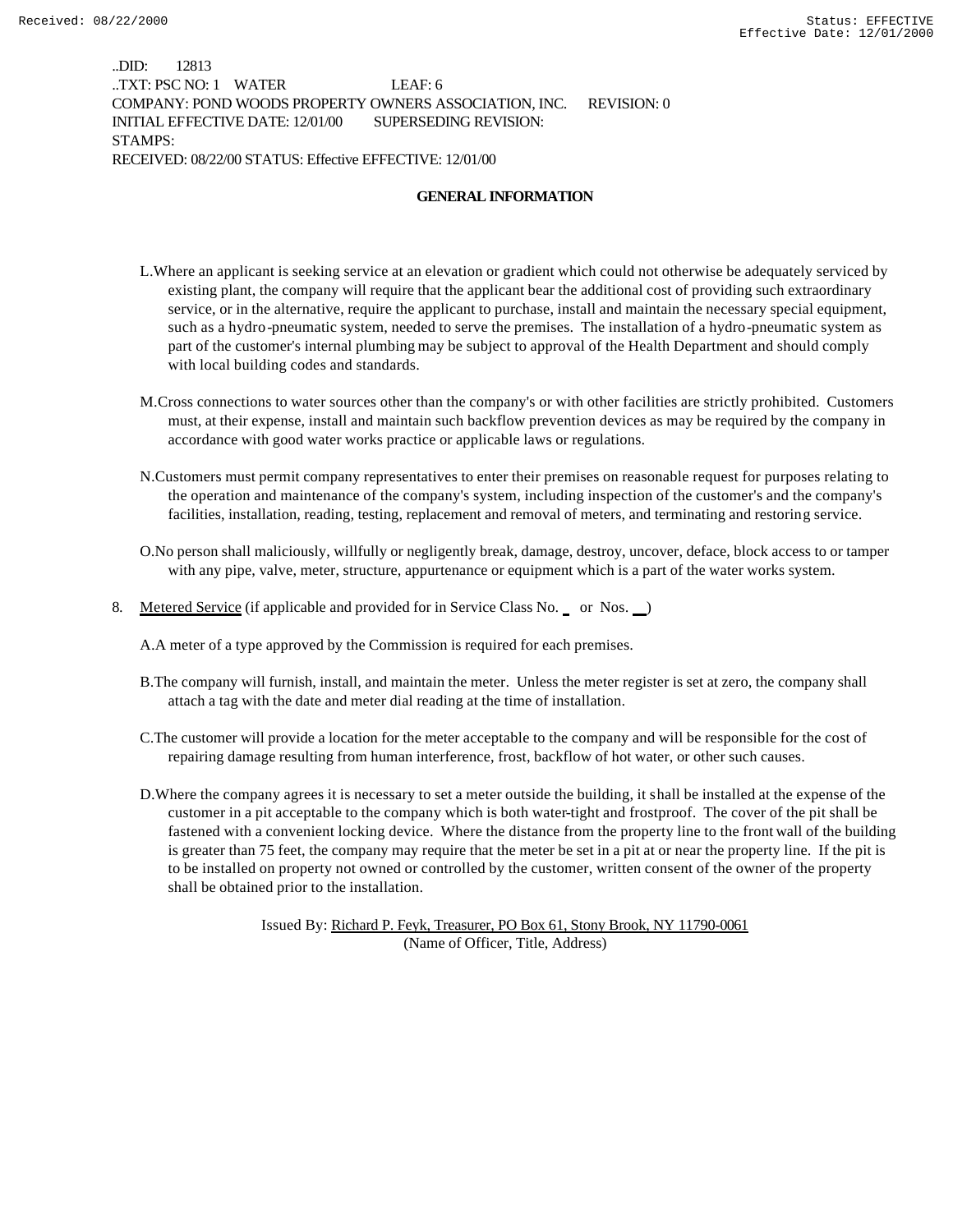..DID: 12803 ..TXT: PSC NO: 1 WATER LEAF: 7 COMPANY: POND WOODS PROPERTY OWNERS ASSOCIATION, INC. REVISION: 0 INITIAL EFFECTIVE DATE: 12/01/00 SUPERSEDING REVISION: STAMPS: RECEIVED: 08/22/00 STATUS: Effective EFFECTIVE: 12/01/00

#### **GENERAL INFORMATION**

E.The company reserves the right to remove, test, and replace the meter.

- F.The company shall afford the customer an opportunity to verify the final reading of any water meter removed from the premises and obtain the customer's signature on a meter removal card which shows the date removed and the reading.
- G.Meters will be tested in conformance with rules of the Public Service Commission. In the case of a disputed account involving the accuracy of the meter, the company will have the meter tested upon the request of the customer. Should the customer request to have a second meter test within 1 year, the customer will be responsible for the actual cost incurred to have the meter tested including the cost to remove the meter, payable in advance to the company. This fee will be refunded if the meter's final weighted average is found to register in excess of 100 percent. Adjustments in bills for over-registration of the meter will be made in accordance with the current rules of the Public Service Commission.

H.Bills will show meter readings and the dates read.

I.Bills will be reasonably estimated where a meter has been inaccessible and will be so indicated on the bill.

J.Where a meter has ceased to register or its percentage of accuracy cannot be determined, an estimated bill for the current period may be rendered. For all other periods the bill shall be the minimum applicable charge.

9. Unmetered Service (if applicable and provided for in Service Class No.  $1$  or Nos.  $\Box$ )

All applicable provisions of this tariff shall apply.

10. Extension of Mains

Mains will be extended in conformance with Commission Rules and Regulations found in 16 NYCRR, Part 501.

#### 11. Discontinuance of Service - Non-Payment

 Service may be discontinued under the following provisions: for non-payment of any amount due for water supplied, for failure to make any payment due under a deferred payment agreement or for meter repairs (see Section 8C), for failure to post a required deposit or for failure to pay any fee or charge accruing under the contract or tariff.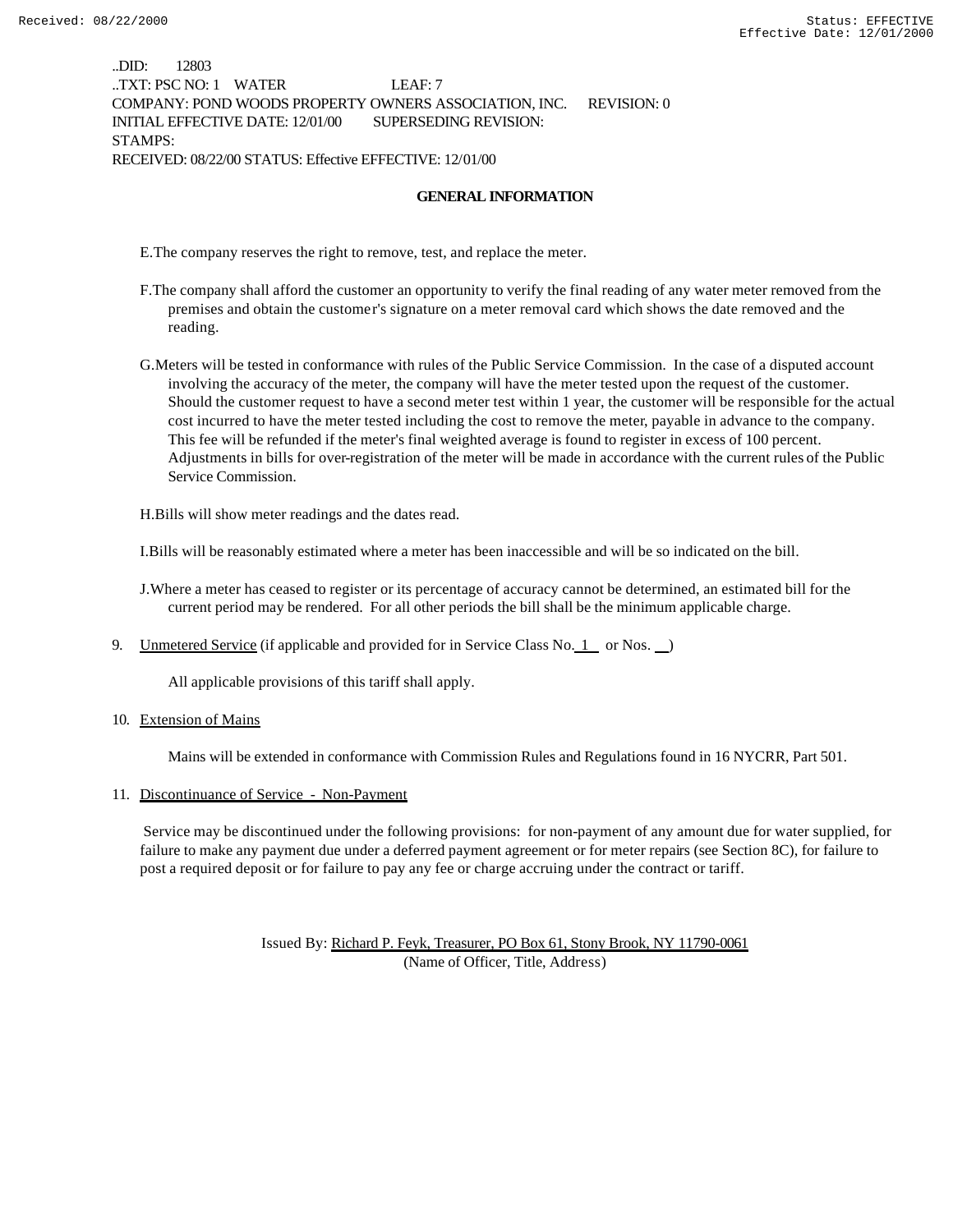..DID: 12804 ..TXT: PSC NO: 1 WATER LEAF: 8 COMPANY: POND WOODS PROPERTY OWNERS ASSOCIATION, INC. REVISION: 0 INITIAL EFFECTIVE DATE: 12/01/00 SUPERSEDING REVISION: STAMPS: RECEIVED: 08/22/00 STATUS: Effective EFFECTIVE: 12/01/00

#### **GENERAL INFORMATION**

- A.A bill not paid within 23 days of mailing is considered delinquent, and the company may discontinue service after complying with 16 NYCRR, Part 533 which requires: (1) 15 days written notice if served personally, or (2) 15 days after a registered letter containing such notice has been signed or refused, or (3) 18 days after mailing written notice in a post-paid wrapper. Service will not be re-established until payment of all proper arrears, charges and deposits is made or a deferred payment agreement is entered into. Receipt of a subsequently dishonored negotiable instrument in response to a notice of discontinuance shall not constitute payment of the customer's account and the company shall not be required to issue additional notice prior to discontinuance. There will be a charge for processing all returned checks equal to the bank charge plus a handling fee of \$5.00 (not to exceed the maximum allowed by section 5-328 of General Obligations Law).
- B.The company will not discontinue service to residential premises for non-payment of bills on a Friday, Saturday, Sunday, public holiday (as defined in General Construction Law), or on a day on which the utility's main office is closed. Discontinuance can only take place from Monday to Thursday between the hours of 8 a.m. and 4 p.m.
- C.The company will not discontinue service for non-payment of bills to any person or entity receiving public assistance if the payment for such service is to be paid directly by the Department of Social Services or by the local Social Services representatives.
- 12. Discontinuance of Service Other
	- A.Service rendered under any application, contract or agreement may be discontinued by the company after reasonable notice for any of the following reasons:
		- (1)For willful or indifferent waste of water due to any cause or for non-authorized use of water.
		- (2)For failure to protect from damage the meter and connection, or for failure to protect and maintain the service pipe or fixtures on the property of the customer in a condition satisfactory to the company.
		- (3)For tampering with any meter, connections, service pipe, curb cock, seal or any other appliance of the company controlling or regulating the customer's water supply.
		- (4)For failure to provide the company's employees reasonable access to the premises supplied, or for obstructing the way of ingress to the meter or any other appliances controlling or regulating the customer's water supply.
		- (5)In case of vacancy of the premises.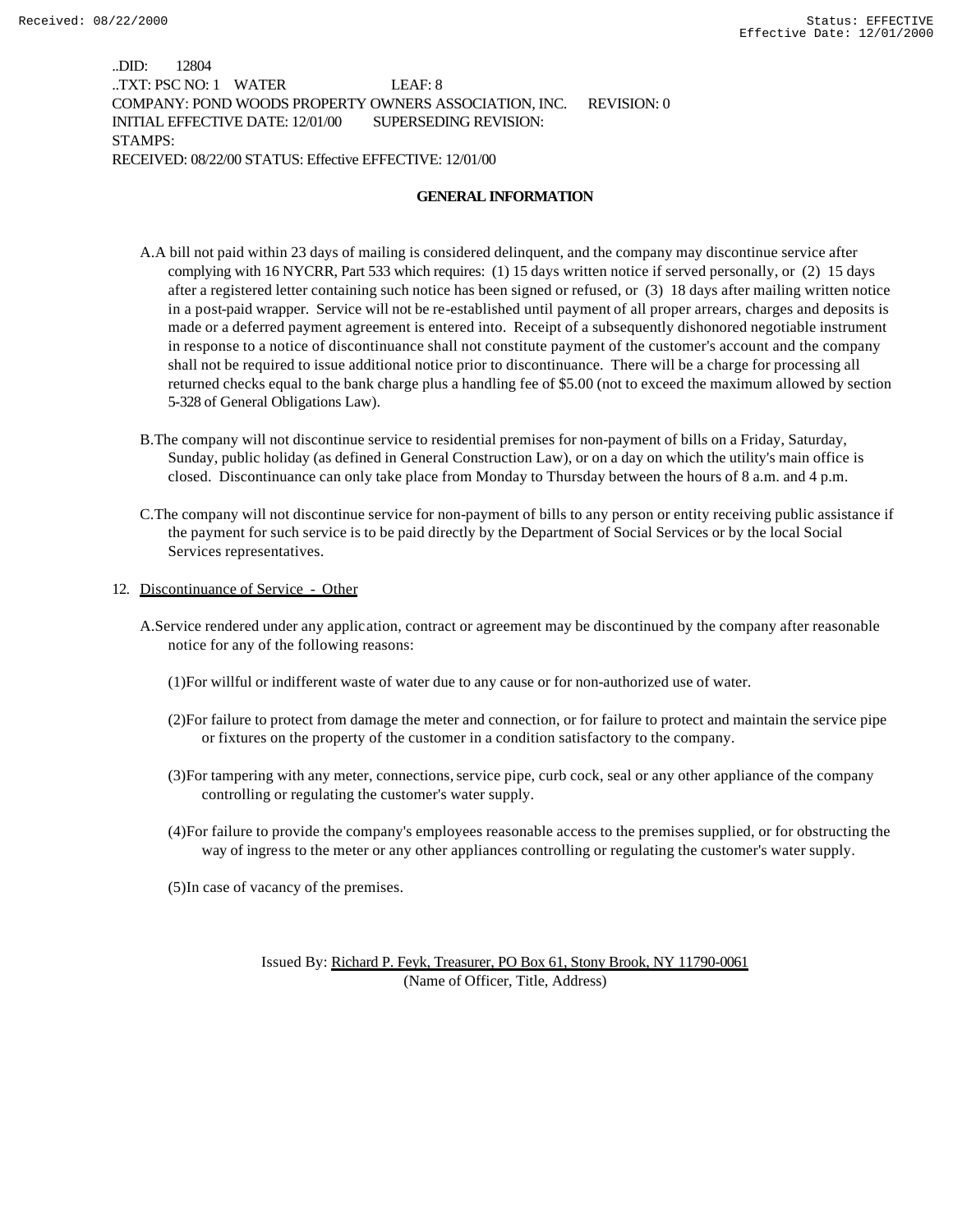..DID: 12805 ..TXT: PSC NO: 1 WATER LEAF: 9 COMPANY: POND WOODS PROPERTY OWNERS ASSOCIATION, INC. REVISION: 0 INITIAL EFFECTIVE DATE: 12/01/00 SUPERSEDING REVISION: STAMPS: RECEIVED: 08/22/00 STATUS: Effective EFFECTIVE: 12/01/00

### **GENERAL INFORMATION**

(6)For cross connections.

- (7)For submetering or reselling water.
- (8)For non-compliance with water usage restrictions.
- (9)For violation of any rule or regulation of the company as filed with the Public Service Commission, provided such violation affects the reliability or integrity of the water system.
- B.Written notice of discontinuance of service shall contain the information required by 16 NYCRR Section 533.3 and will be given except in those instances where a public health hazard exists.
- C.The company may, at any time, temporarily discontinue water service in case of accident, or for the purpose of making connections, alterations, repairs, changes, etc.
- D.Except as stated in the preceding paragraph, or in the case of a violation that threatens the integrity of the water system, the company shall not discontinue service to any customer on a Friday, Saturday, Sunday, Public Holiday or on a day when the comp any is not open for business. Public Holiday shall refer to those holidays defined in the General Construction Law.

#### 13.Discontinuance of Residential Service - Special Procedures

 If termination of service would result in serious impairment to health and safety, the company must delay the termination of service or, if service has already been terminated, must restore service, for thirty days under the following conditions:

- A. all occupants are either blind, disabled, 62 years of age or older or 18 years of age or under;
- B. a medical emergency exists; or
- C. if heating would be affected between November 1 and April 1.

 It is the customer's responsibility to notify the company that such conditions exist and to provide any required documentation. The company may require that the customer make appropriate arrangements to pay any arrears as well as pay current bills.

#### 14. Deferred Payment Agreements

 In addition to those circumstances in Section 13, the company will consider granting customers reasonable payment terms in cases where a customer is threatened with termination of service, or where the company has issued a backbill to a customer. Any such agreement may require the customer to make a reasonable down payment, and to pay current bills when issued.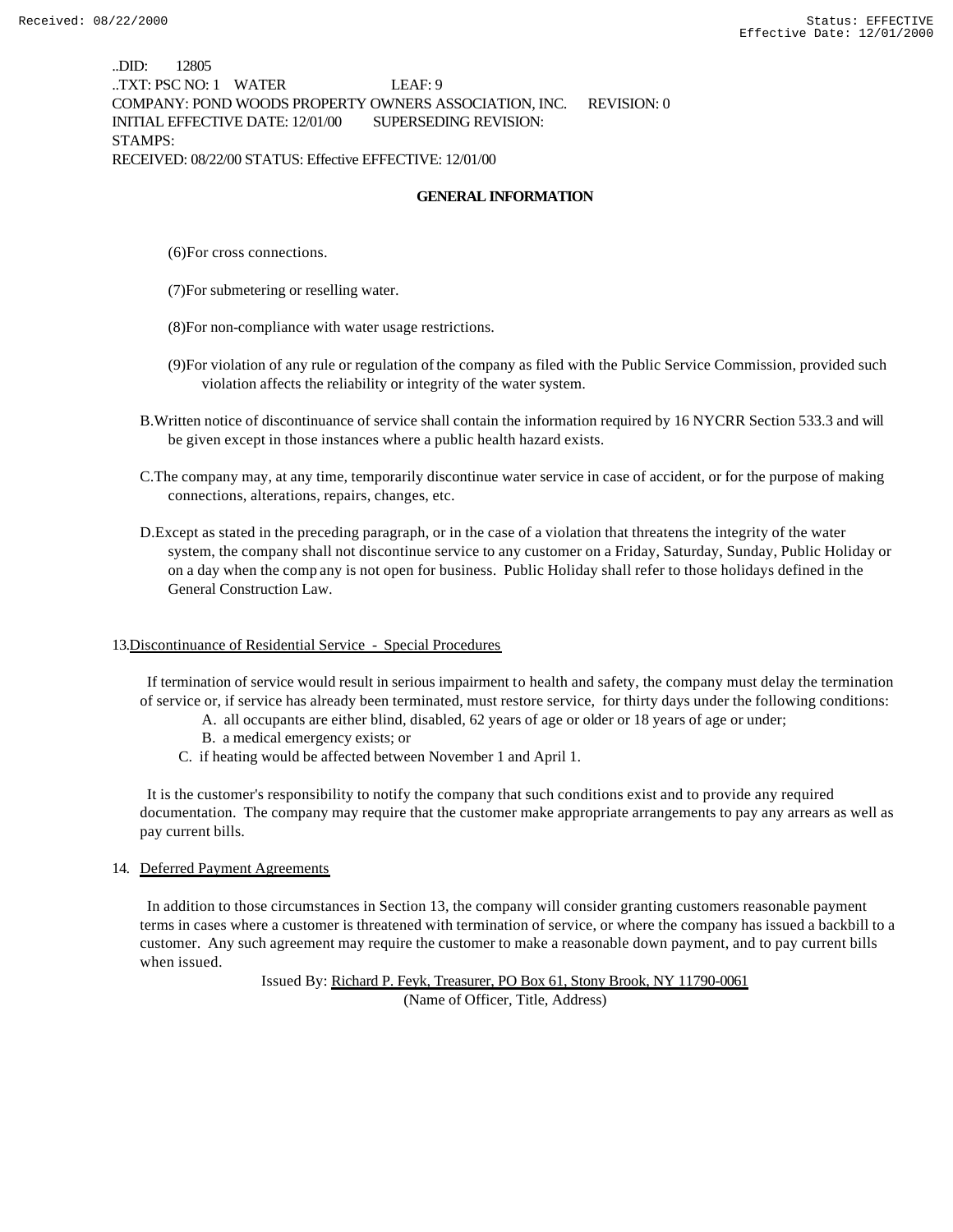# ..DID: 12806 ..TXT: PSC NO: 1 WATER LEAF: 10 COMPANY: POND WOODS PROPERTY OWNERS ASSOCIATION, INC. REVISION: 0 INITIAL EFFECTIVE DATE: 12/01/00 SUPERSEDING REVISION: STAMPS: RECEIVED: 08/22/00 STATUS: Effective EFFECTIVE: 12/01/00 RECEIVED: STATUS: STATUS: EFFECTIVE:

## **GENERAL INFORMATION**

### 15. Complaint Handling Procedures

- A. The company will promptly investigate and evaluate all complaints received from customers regarding bills for service rendered or required deposits. The results of the company's findings will be reported to the customer. During the period of investigation and evaluation, service will not be discontinued, nor shall a new notice of termination be issued, provided, however, that the customer will be required to pay the undisputed portion of any balance due, which may include bills for current usage.
- B. After the completion of such an investigation, if the company determines that the disputed service has been rendered, or that the disputed charge or deposit is proper in whole or in part, the company may require that the full bill or deposit be paid. Appropriate notices of the determination shall be given to the customer, and where notice of discontinuance of service was previously sent, or is served with the determination, such notice shall include a statement advising the customer of the availability of the Commission's complaint handling procedures, including the address and telephone number of the Department's Consumer Services Division. Where prior notice of discontinuance was sent, company procedure provides for discontinuance of service if customer fails to pay the proper amount due and owing within 5 days after notice of the company determination was served personally on the customer or at least 8 days after mailing of the notice. Under no circumstances will discontinuance of service occur if so precluded by the Commission.
- C. In situations where the complaint procedures of the Commission have been invoked and it is determined that the disputed service has been rendered or that the disputed charge or deposit is proper and prior notice of discontinuance was sent, a customer's service will not be discontinued for failure to pay the amount found due and owing until at least 5 days after notice of the Commission's determination, where personal service is made, or at least 8 days after mailing of such a notice.

## 16. Restoration of Service

 A charge will be made to restore service after discontinuance at the member's request, for nonpayment or for violation of these rules.

 This charge or charges will be a rate agreed upon by the members of the Association and will appear on all written notices of discontinuation of service. Any member has the right to request that the Department of Public Service investigate the charges.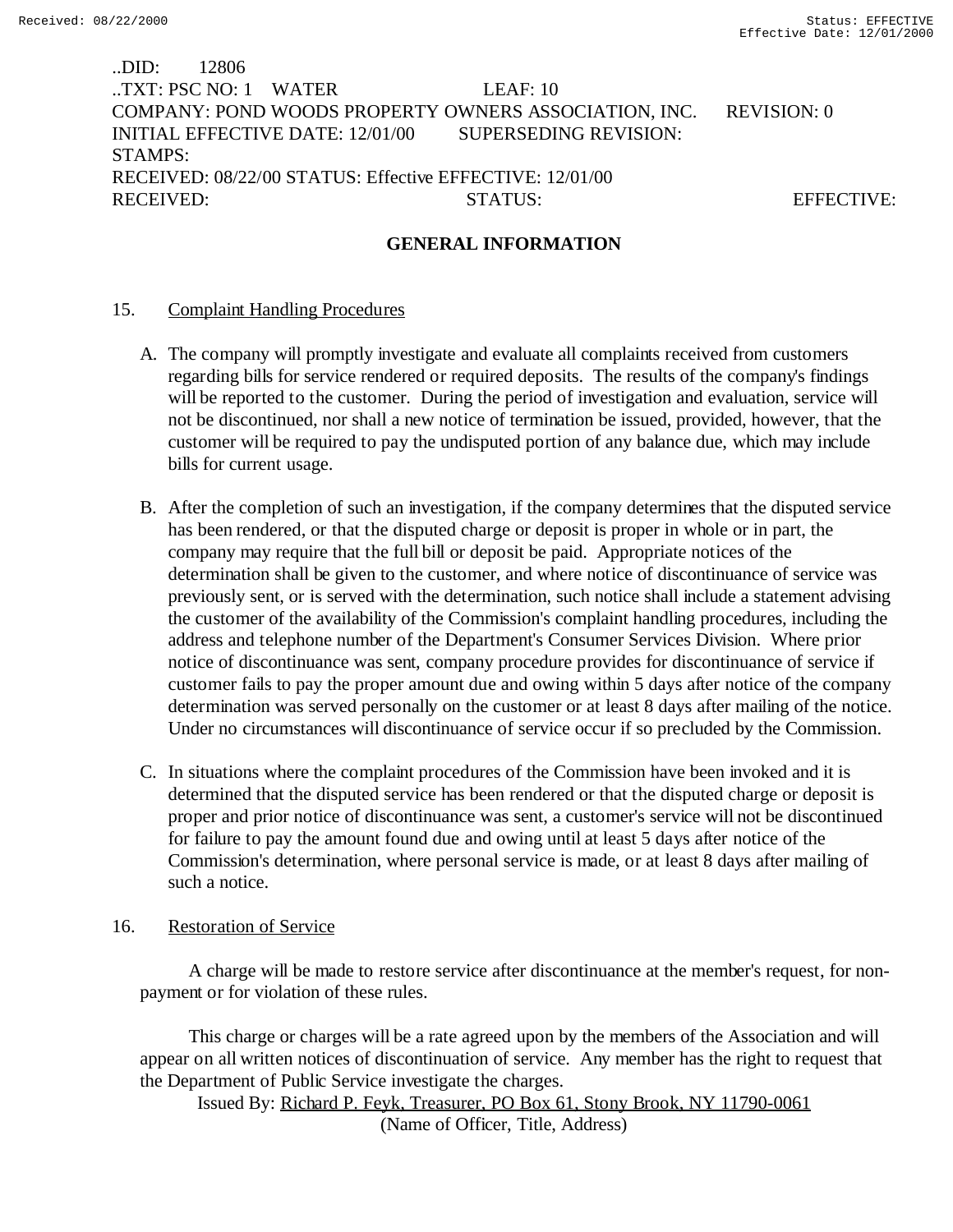# ..DID: 12807 ..TXT: PSC NO: 1 WATER LEAF: 11 COMPANY: POND WOODS PROPERTY OWNERS ASSOCIATION, INC. REVISION: 0 INITIAL EFFECTIVE DATE: 12/01/00 SUPERSEDING REVISION: STAMPS: RECEIVED: 08/22/00 STATUS: Effective EFFECTIVE: 12/01/00

# **GENERAL INFORMATION**

In a case where service is being restored after discontinuance for non-payment, the company may require full payment of all arrears as well as the restoration of service charge. If the company and the customer have entered into some form of payment agreement, the agreed upon down payment may be required before service will be restored.

If it becomes necessary to disconnect service at the main because of willful acts of a customer, the service restoration charge will include the actual costs incurred by the company to disconnect and reconnect the service.

### 17. Interest on Customer Overpayments

The company will provide interest on a customer overpayment as follows:

- A. A customer overpayment is defined as payment by the customer to the company in excess of the correct charge for water service supplied to the customer which was caused by erroneous billing by the utility.
- B. The rate of interest on such amounts shall be the greater of the unadjusted customer deposit rate or the applicable late payment rate, if any, for the service classification under which the customer was billed. Interest shall be paid from the date when the customer overpayment was made, adjusted for any changes in the deposit rate or late payment rate, and compounded monthly, until the date when the overpayment was refunded.
- C. The company will not pay interest on customer overpayments that are refunded within 30 days after such overpayment is received by the company.

### 18. Regulation

 All matters, rules and other situations concerning the rendering of water service which are not specifically covered herein or in a provision of the New York State Codes, Rules and Regulations and which are subject to the jurisdiction of the Public Service Commission, and for which a customer and the company cannot agree as to an equitable and fair solution will be referred to said Commission to be resolved. Either the customer or the company may request that a rule or provision of this tariff be changed for a particular situation.